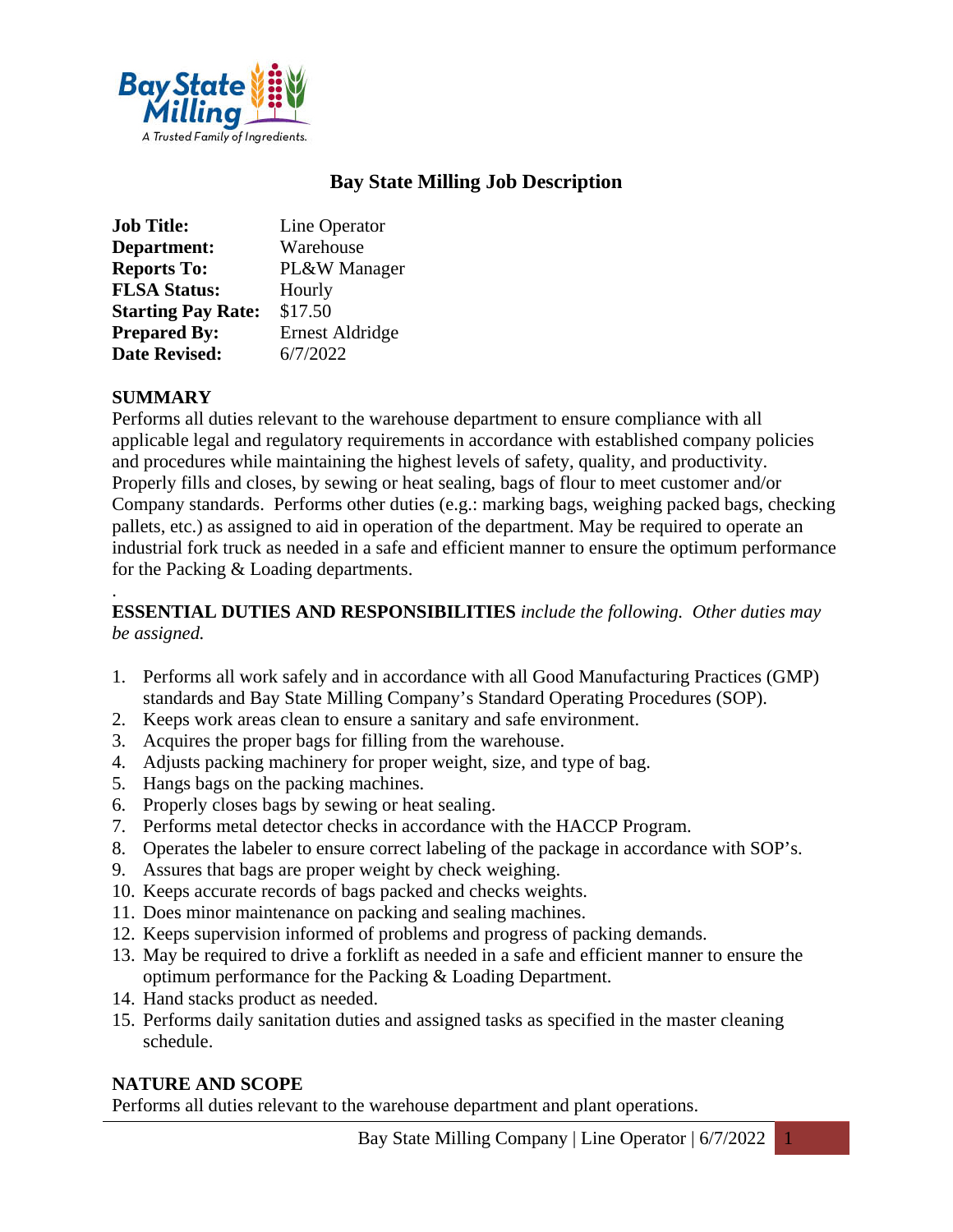

### **DIMENSIONS**

Primarily, taken care of on one shift; however, extra hours are put in as the need arises.

## **QUALIFICATIONS**

*To perform this job successfully, an individual must be able to perform each essential duty satisfactorily. The requirements listed below are representative of the knowledge, skill, and/or ability required. Reasonable accommodations may be made to enable individuals with disabilities to perform the essential functions.*

## **EDUCATION and/or EXPERIENCE**

- 1. High school diploma or general education degree (GED) preferred.
- 2. Need to have good PC, math, writing, and reading skills.
- 3. Employee must have the ability to become certified in the operation of warehouse equipment, including forklift.

### **LANGUAGE SKILLS**

Employee must have the ability to Speak, Read, Write, and Comprehend instructions and documentation in the English Language.

### **MATHEMATICAL SKILLS**

Employee must have the ability to work with and apply mathematical concepts such as: addition, subtraction, multiplication, division, fractions, decimals, percentages, ratios, and proportions in all units of measure used in practical situations.

## **REASONING ABILITY**

Employee must have the ability to:

- 1. define and solve practical problems
- 2. collect and record data
- 3. establish facts and draw valid conclusions
- 4. interpret an extensive variety of instructions in written, oral, diagram, or schedule form
- 5. deal with a variety of abstract and concrete variables simultaneously in standardized situations

#### **CERTIFICATES, LICENSES, REGISTRATIONS**

Successful completion of forklift training, written exam and driving test. On-going training to enhance performance in position as required.

## **SAFETY**

While performing the essential job functions, the employee is expected to work in a safe manner and follow company policies regarding safety. It is the expectation and responsibility of the employee to report any and all injuries immediately to the supervisor, and to report to supervision any safety situation that the employee feels is substandard and poses a risk for employee injury, property damage, or loss.